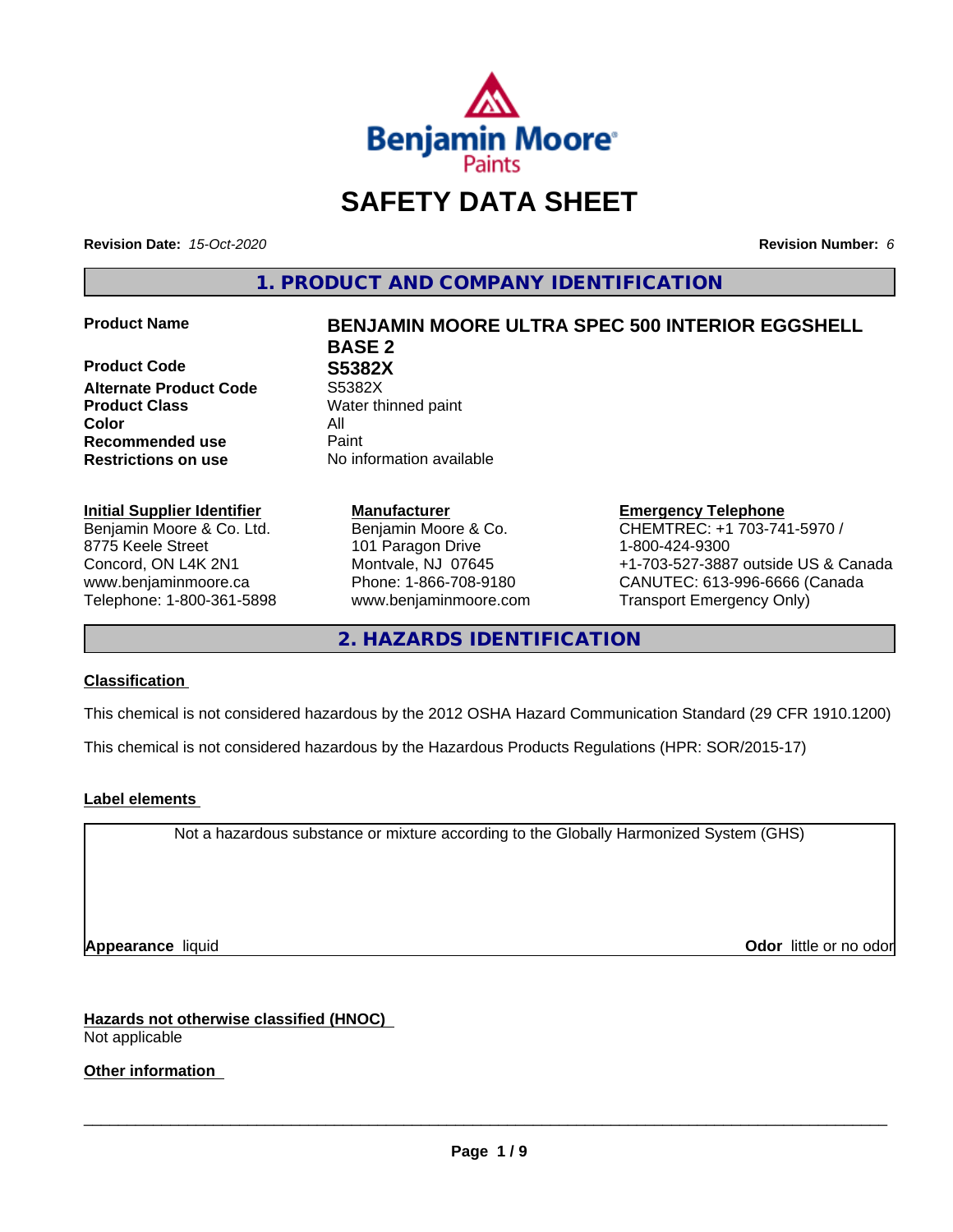No information available

# **Other hazards**

 **WARNING:** This product contains isothiazolinone compounds at levels of <0.1%. These substances are biocides commonly found in most paints and a variety of personal care products as a preservative. Certain individuals may be sensitive or allergic to these substances, even at low levels.

# **3. COMPOSITION INFORMATION ON COMPONENTS**

| <b>Chemical name</b> | <b>CAS No.</b> | Weight-%  | Hazardous Material<br>registry number<br>(HMIRA registry $#$ ) | Date HMIRA filed and<br>Information Review Act date exemption granted<br>(if applicable) |
|----------------------|----------------|-----------|----------------------------------------------------------------|------------------------------------------------------------------------------------------|
| Titanium dioxide     | 13463-67-7     | 7 - 13%   |                                                                |                                                                                          |
| Limestone            | 1317-65-3      | $5 - 10%$ |                                                                |                                                                                          |
| Nepheline syenite    | 37244-96-5     | - 5%      |                                                                |                                                                                          |

\*The exact percentage (concentration) of composition has been withheld as a trade secret

# **4. FIRST AID MEASURES**

| <b>General Advice</b>                  | No hazards which require special first aid measures.                                                     |
|----------------------------------------|----------------------------------------------------------------------------------------------------------|
| <b>Eye Contact</b>                     | Rinse thoroughly with plenty of water for at least 15<br>minutes and consult a physician.                |
| <b>Skin Contact</b>                    | Wash off immediately with soap and plenty of water while<br>removing all contaminated clothes and shoes. |
| <b>Inhalation</b>                      | Move to fresh air. If symptoms persist, call a physician.                                                |
| Ingestion                              | Clean mouth with water and afterwards drink plenty of<br>water. Consult a physician if necessary.        |
| <b>Most Important Symptoms/Effects</b> | None known.                                                                                              |
| <b>Notes To Physician</b>              | Treat symptomatically.                                                                                   |

**5. FIRE-FIGHTING MEASURES**

| <b>Suitable Extinguishing Media</b>                   | Use extinguishing measures that are appropriate to local<br>circumstances and the surrounding environment.                                   |
|-------------------------------------------------------|----------------------------------------------------------------------------------------------------------------------------------------------|
| Protective equipment and precautions for firefighters | As in any fire, wear self-contained breathing apparatus<br>pressure-demand, MSHA/NIOSH (approved or equivalent)<br>and full protective gear. |
| <b>Specific Hazards Arising From The Chemical</b>     | Closed containers may rupture if exposed to fire or<br>extreme heat.                                                                         |
| Sensitivity to mechanical impact                      | No                                                                                                                                           |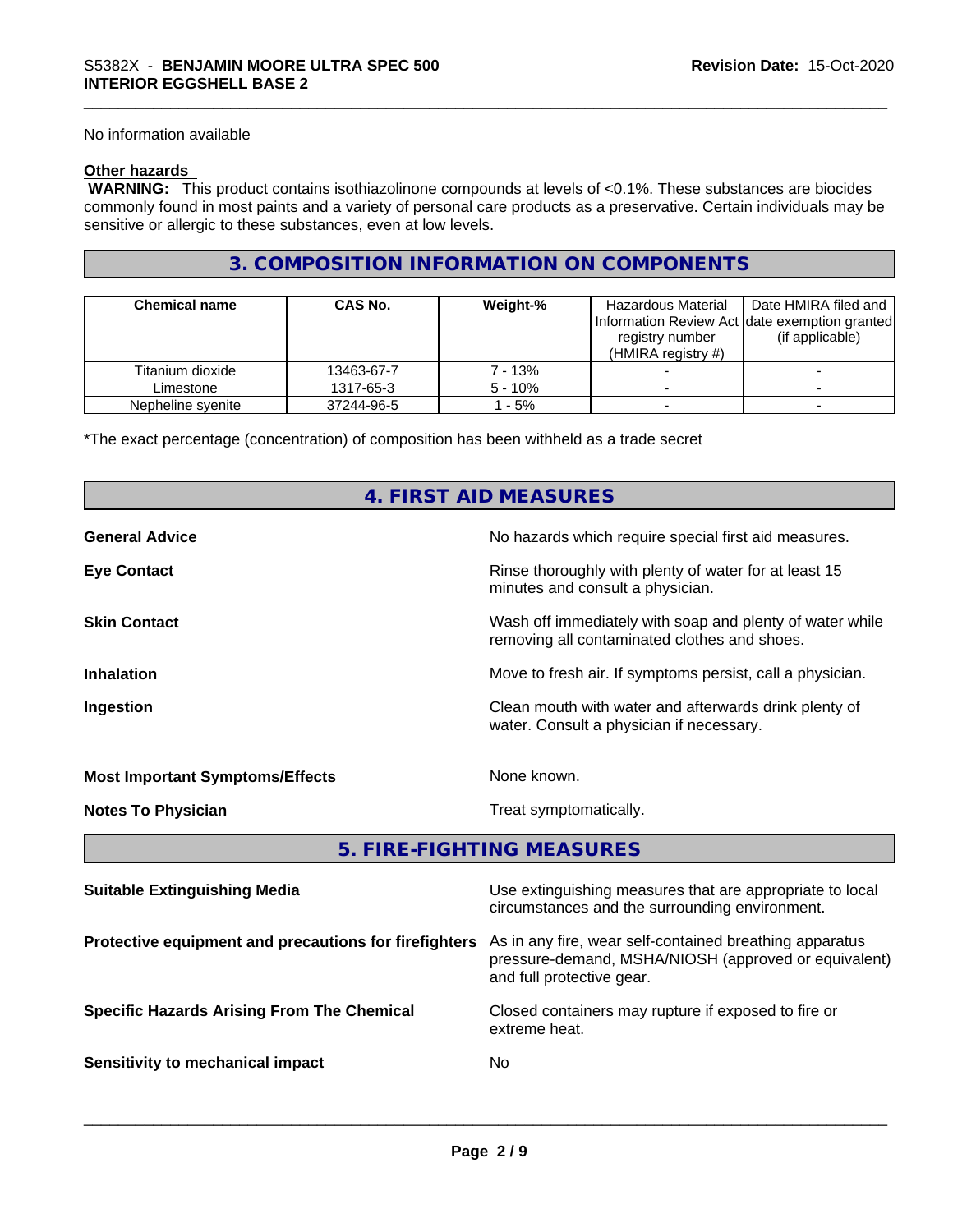| Sensitivity to static discharge                                                  |                        | No                                                 |                                |
|----------------------------------------------------------------------------------|------------------------|----------------------------------------------------|--------------------------------|
| <b>Flash Point Data</b><br>Flash point (°F)<br>Flash Point (°C)<br><b>Method</b> |                        | Not applicable<br>Not applicable<br>Not applicable |                                |
| <b>Flammability Limits In Air</b>                                                |                        |                                                    |                                |
| Lower flammability limit:<br><b>Upper flammability limit:</b>                    |                        | Not applicable<br>Not applicable                   |                                |
| <b>NFPA</b><br>Health: 1                                                         | <b>Flammability: 0</b> | <b>Instability: 0</b>                              | <b>Special: Not Applicable</b> |

### **NFPA Legend**

- 0 Not Hazardous
- 1 Slightly
- 2 Moderate
- 3 High
- 4 Severe

*The ratings assigned are only suggested ratings, the contractor/employer has ultimate responsibilities for NFPA ratings where this system is used.*

*Additional information regarding the NFPA rating system is available from the National Fire Protection Agency (NFPA) at www.nfpa.org.*

# **6. ACCIDENTAL RELEASE MEASURES**

**Personal Precautions Precautions** Avoid contact with skin, eyes and clothing. Ensure adequate ventilation.

**Other Information Other Information Prevent further leakage or spillage if safe to do so.** 

**Environmental precautions** See Section 12 for additional Ecological Information.

**Methods for Cleaning Up Example 20 Soak** up with inert absorbent material. Sweep up and shovel into suitable containers for disposal.

**7. HANDLING AND STORAGE**

**Handling Avoid contact with skin, eyes and clothing. Avoid breathing Handling Avoid breathing** 

vapors, spray mists or sanding dust. In case of insufficient ventilation, wear suitable respiratory equipment.

**Storage Keep container tightly closed.** Keep out of the reach of children.

**Incompatible Materials Incompatible Materials No information available** 

 $\overline{\phantom{a}}$  ,  $\overline{\phantom{a}}$  ,  $\overline{\phantom{a}}$  ,  $\overline{\phantom{a}}$  ,  $\overline{\phantom{a}}$  ,  $\overline{\phantom{a}}$  ,  $\overline{\phantom{a}}$  ,  $\overline{\phantom{a}}$  ,  $\overline{\phantom{a}}$  ,  $\overline{\phantom{a}}$  ,  $\overline{\phantom{a}}$  ,  $\overline{\phantom{a}}$  ,  $\overline{\phantom{a}}$  ,  $\overline{\phantom{a}}$  ,  $\overline{\phantom{a}}$  ,  $\overline{\phantom{a}}$ 

# **8. EXPOSURE CONTROLS / PERSONAL PROTECTION**

**Exposure Limits**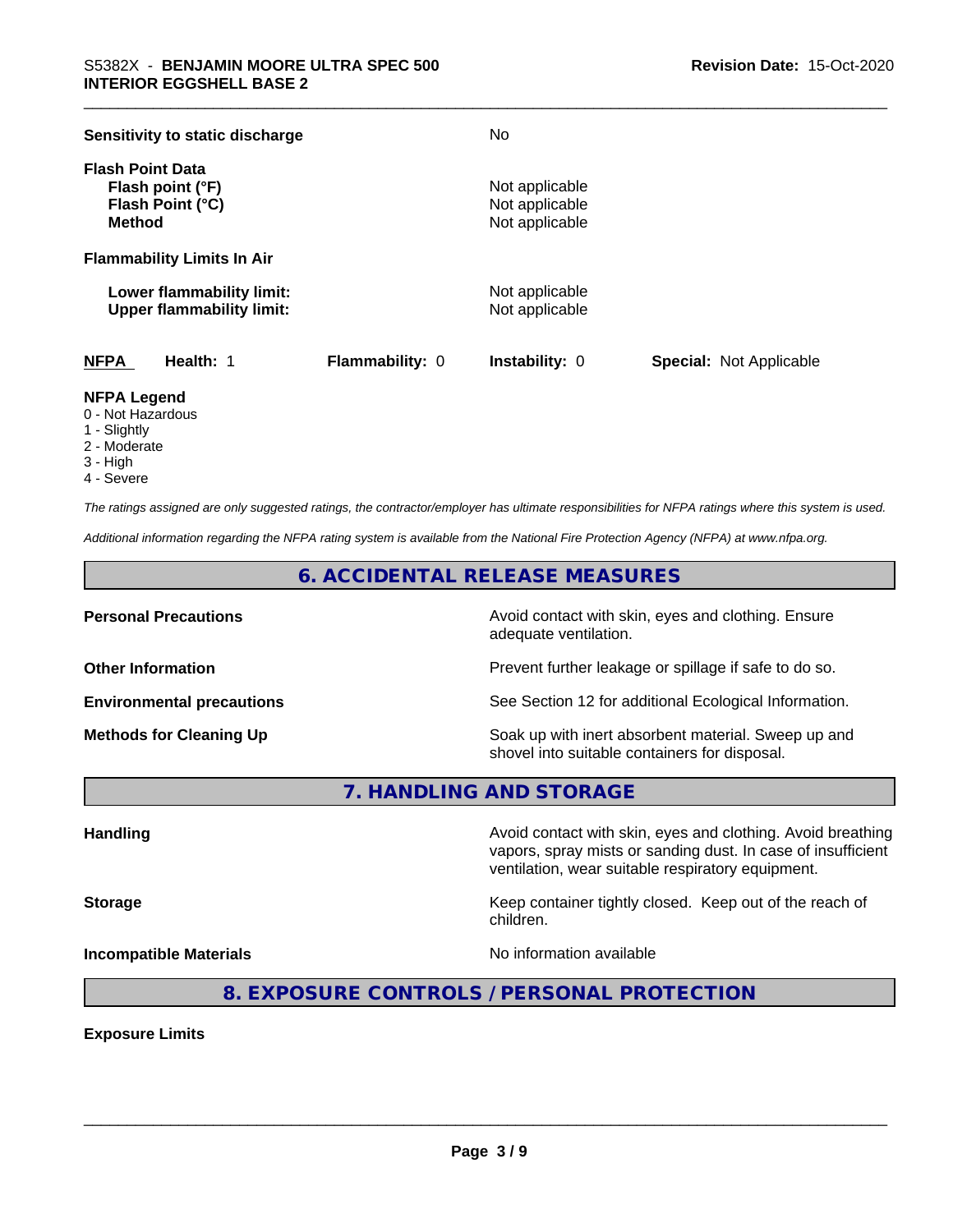| <b>Chemical name</b> | <b>OSHA PEL</b>            | <b>ACGIH TLV</b>         | Alberta           | <b>British</b>             | Ontario           | Quebec                 |
|----------------------|----------------------------|--------------------------|-------------------|----------------------------|-------------------|------------------------|
|                      |                            |                          |                   | Columbia                   |                   |                        |
| Titanium dioxide     | 15 mg/m $3$ - TWA          | TWA: $10 \text{ mg/m}^3$ | 10 mg/m $3$ - TWA | 10 mg/m $3$ - TWA          | 10 mg/m $3$ - TWA | 10 mg/m <sup>3</sup> - |
|                      |                            |                          |                   | $3 \text{ ma/m}^3$ - TWA   |                   | <b>TWAEV</b>           |
| Limestone            | 15 mg/m <sup>3</sup> - TWA | N/E                      | 10 mg/m $3$ - TWA | 10 mg/m <sup>3</sup> - TWA | N/E               | 10 mg/m <sup>3</sup> - |
|                      | $5 \text{ mg/m}^3$ - TWA   |                          |                   | $3 \text{ ma/m}^3$ - TWA   |                   | <b>TWAEV</b>           |
|                      |                            |                          |                   | $20 \text{ ma/m}^3$ - STEL |                   |                        |
| Nepheline svenite    | N/E                        | N/E                      | N/E               | N/E                        | 10 mg/m $3$ - TWA | N/E                    |

#### **Legend**

OSHA - Occupational Safety & Health Administration Exposure Limits ACGIH - American Conference of Governmental Industrial Hygienists Alberta - Alberta Occupational Exposure Limits British Columbia - British Columbia Occupational Exposure Limits Ontario - Ontario Occupational Exposure Limits Quebec - Quebec Occupational Exposure Limits N/E - Not Established

**Personal Protective Equipment**

**Engineering Measures Ensure** Ensure adequate ventilation, especially in confined areas.

**Eye/Face Protection Safety glasses with side-shields. Skin Protection Protection Protective gloves and impervious clothing. Respiratory Protection In case of insufficient ventilation wear suitable respiratory** equipment.

**Hygiene Measures Avoid contact with skin, eyes and clothing. Remove and Avoid contact with skin, eyes and clothing. Remove and** wash contaminated clothing before re-use. Wash thoroughly after handling.

# **9. PHYSICAL AND CHEMICAL PROPERTIES**

**Appearance** liquid **Odor** little or no odor **Odor Threshold No information available No information available Density (Ibs/gal)** 10.3 - 10.4 **Specific Gravity** 1.23 - 1.25 **pH pH**  $\blacksquare$ **Viscosity (cps)** No information available **Solubility(ies)** No information available in the solution of the solution of the solution available in the solution of the solution of the solution of the solution of the solution of the solution of the solution of the so **Water solubility Water solubility Water solubility Water solubility Water solubility Water solution Evaporation Rate No information available No information available Vapor pressure** No information available **Vapor density Vapor** density **Wt. % Solids** 40 - 50 **Vol. % Solids** 30 - 40<br> **Wt. % Volatiles** 50 - 60 **Wt. % Volatiles Vol. % Volatiles** 60 - 70 **VOC Regulatory Limit (g/L)** 0 **Boiling Point (°F)** 212 **Boiling Point (°C)** 100 **Freezing point (°F)** 32 **Freezing Point (°C)** 0 **Flash point (°F)**  $\overline{\phantom{a}}$  Not applicable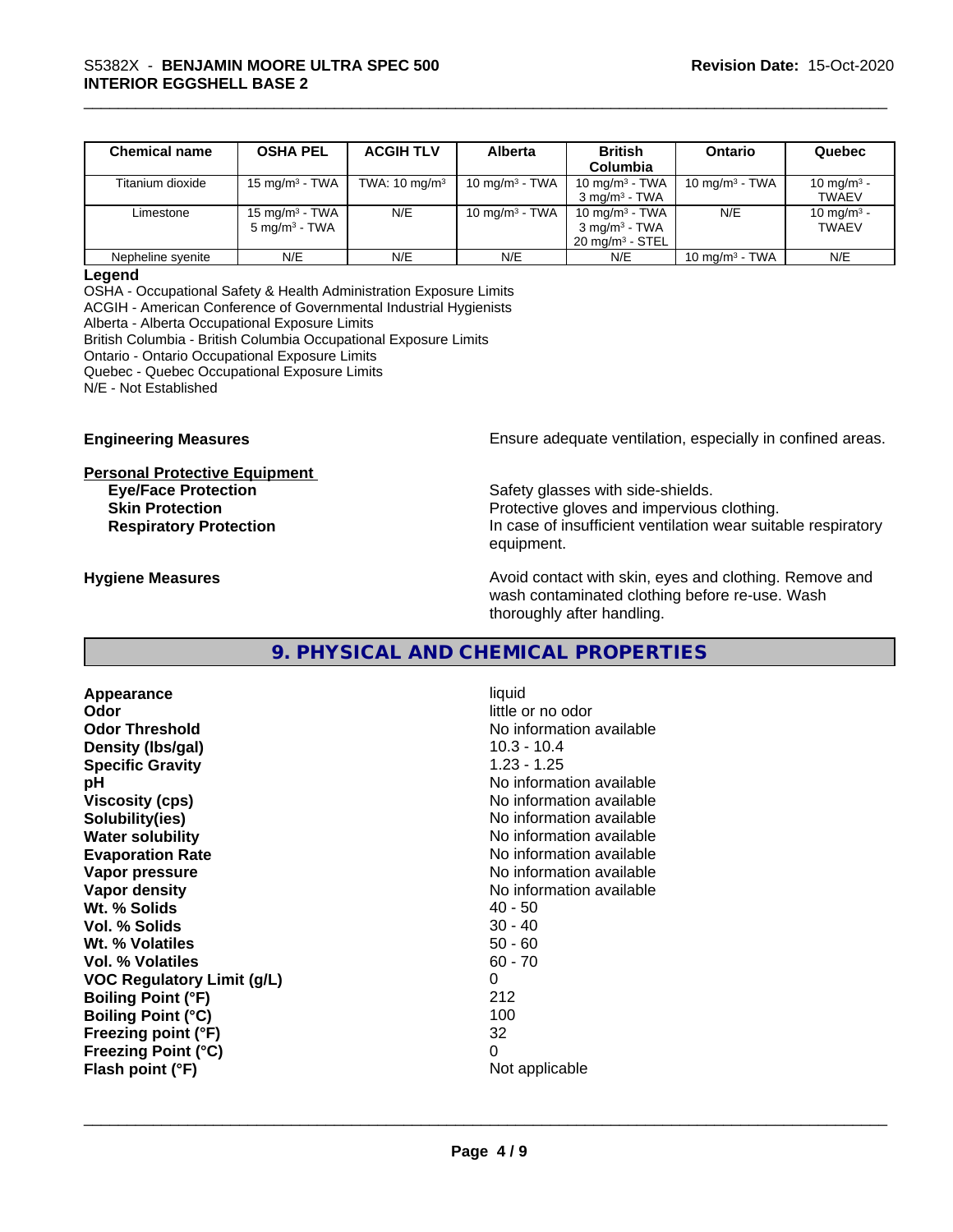# \_\_\_\_\_\_\_\_\_\_\_\_\_\_\_\_\_\_\_\_\_\_\_\_\_\_\_\_\_\_\_\_\_\_\_\_\_\_\_\_\_\_\_\_\_\_\_\_\_\_\_\_\_\_\_\_\_\_\_\_\_\_\_\_\_\_\_\_\_\_\_\_\_\_\_\_\_\_\_\_\_\_\_\_\_\_\_\_\_\_\_\_\_ S5382X - **BENJAMIN MOORE ULTRA SPEC <sup>500</sup> INTERIOR EGGSHELL BASE 2**

# **Flash Point (°C)**<br> **Method** Not applicable<br> **Method** Not applicable **Flammability (solid, gas)**<br> **Contains Upper flammability limit:**<br>
Upper flammability limit:<br>
Not applicable **Upper flammability limit:**<br> **Lower flammability limit:**<br>
Not applicable<br>
Not applicable **Lower flammability limit:**<br> **Autoignition Temperature (°F)**<br>
Mo information available **Autoignition Temperature (°F)**<br> **Autoignition Temperature (°C)** 
<br> **Autoignition Temperature (°C)** 
<br> **Autoignition Temperature (°C) Autoignition Temperature (°C)**<br> **Decomposition Temperature (°F)** No information available **Decomposition Temperature (°F)** No information available<br> **Decomposition Temperature (°C)** No information available **Decomposition Temperature (°C)**

**Not applicable**<br>**Not applicable Partition coefficient Contract Contract Contract Contract Contract Contract Contract Contract Contract Contract Contract Contract Contract Contract Contract Contract Contract Contract Contract Contract Contract Contract** 

# **10. STABILITY AND REACTIVITY**

| <b>Reactivity</b>                                 | Not Applicable                                                  |
|---------------------------------------------------|-----------------------------------------------------------------|
| <b>Chemical Stability</b>                         | Stable under normal conditions.                                 |
| <b>Conditions to avoid</b>                        | Prevent from freezing.                                          |
| <b>Incompatible Materials</b>                     | No materials to be especially mentioned.                        |
| <b>Hazardous Decomposition Products</b>           | None under normal use.                                          |
| The constitution of the computation and continued | المتحدد المتاري والمتلقات والمتحدد والمتحدد والمستحدث والمستحدث |

**Possibility of hazardous reactions** None under normal conditions of use.

# **11. TOXICOLOGICAL INFORMATION**

| <b>Product Information</b><br>Information on likely routes of exposure                     |                                                                                                                                                |
|--------------------------------------------------------------------------------------------|------------------------------------------------------------------------------------------------------------------------------------------------|
| <b>Principal Routes of Exposure</b>                                                        | Eye contact, skin contact and inhalation.                                                                                                      |
| <b>Acute Toxicity</b><br><b>Product Information</b>                                        | No information available                                                                                                                       |
| Symptoms related to the physical, chemical and toxicological characteristics               |                                                                                                                                                |
| <b>Symptoms</b>                                                                            | No information available                                                                                                                       |
| Delayed and immediate effects as well as chronic effects from short and long-term exposure |                                                                                                                                                |
| Eye contact<br><b>Skin contact</b>                                                         | May cause slight irritation<br>Substance may cause slight skin irritation. Prolonged or<br>repeated contact may dry skin and cause irritation. |
| <b>Inhalation</b><br>Ingestion                                                             | May cause irritation of respiratory tract.<br>Ingestion may cause gastrointestinal irritation, nausea,<br>vomiting and diarrhea.               |
| <b>Sensitization</b><br><b>Neurological Effects</b><br><b>Mutagenic Effects</b>            | No information available.<br>No information available.<br>No information available.                                                            |
| <b>Reproductive Effects</b><br><b>Developmental Effects</b>                                | No information available.<br>No information available.                                                                                         |

**Target organ effects No information available.**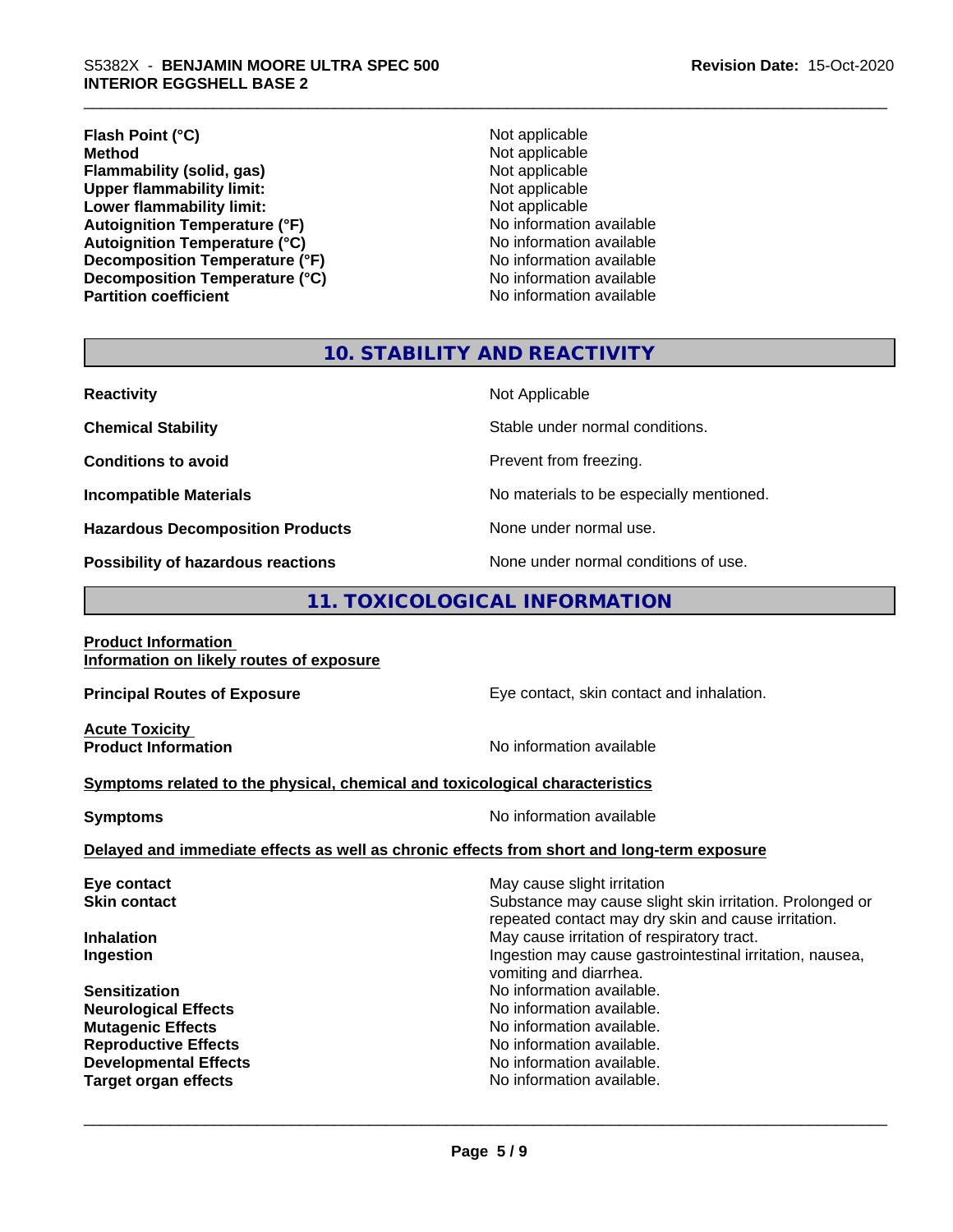# **STOT - single exposure**<br> **STOT - repeated exposure**<br> **STOT - repeated exposure**<br> **No information available. STOT** - repeated exposure<br>Other adverse effects **Aspiration Hazard Aspiration Hazard No information available.**

No information available.

**Numerical measures of toxicity**

**The following values are calculated based on chapter 3.1 of the GHS document**

#### **ATEmix (oral)** 85438 mg/kg

#### **Component Information**

| Chemical name                  | <b>LD50</b><br>Dral | Dermal LD50 | Inhalation LC50 |
|--------------------------------|---------------------|-------------|-----------------|
| Titanium dioxide<br>13463-67-7 | Rat<br>10000 mg/kg  |             |                 |

#### **Carcinogenicity**

*The information below indicateswhether each agency has listed any ingredient as a carcinogen:.*

| <b>Chemical</b><br>name          | <b>IARC</b>                    | <b>NTP</b> | $\sim$ u $\prime$<br>JJNP |  |
|----------------------------------|--------------------------------|------------|---------------------------|--|
|                                  | .<br>2B<br>: Human<br>Possible |            | ∟isted                    |  |
| .<br>. dioxide<br><b>itanium</b> | Carcinogen                     |            |                           |  |

Although IARC has classified titanium dioxide as possibly carcinogenic to humans (2B), their summary concludes: "No significant exposure to titanium dioxide is thought to occur during the use of products in which titanium dioxide is bound to other materials, such as paint."

#### **Legend**

IARC - International Agency for Research on Cancer NTP - National Toxicity Program OSHA - Occupational Safety & Health Administration

**12. ECOLOGICAL INFORMATION**

# **Ecotoxicity Effects**

The environmental impact of this product has not been fully investigated.

#### **Product Information**

#### **Acute Toxicity to Fish**

No information available

#### **Acute Toxicity to Aquatic Invertebrates**

No information available

# **Acute Toxicity to Aquatic Plants**

No information available

#### **Persistence / Degradability**

No information available.

#### **Bioaccumulation**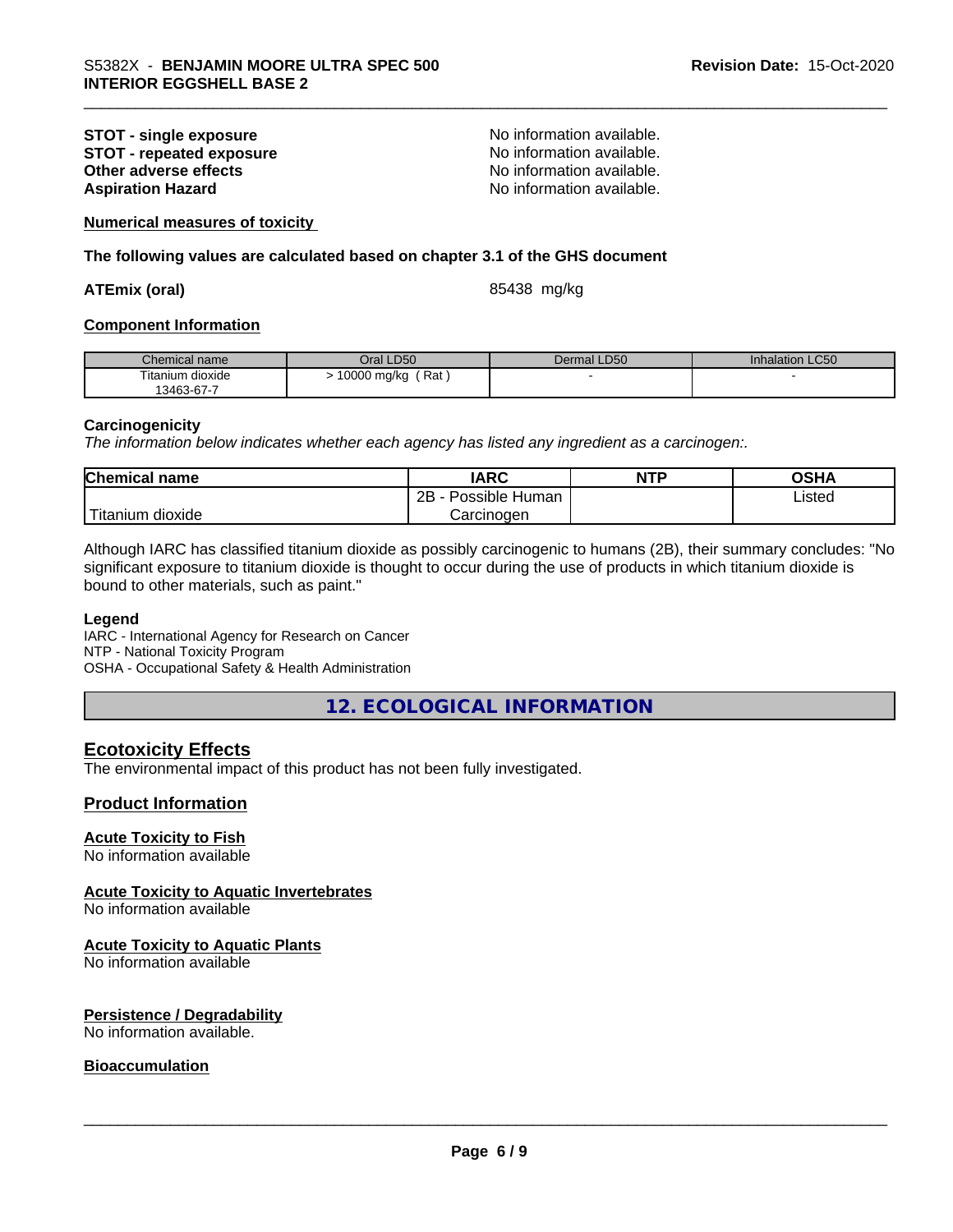There is no data for this product.

#### **Mobility in Environmental Media**

No information available.

#### **Ozone**

No information available

### **Component Information**

#### **Acute Toxicity to Fish**

Titanium dioxide  $LCS0: > 1000$  mg/L (Fathead Minnow - 96 hr.)

#### **Acute Toxicity to Aquatic Invertebrates**

No information available

#### **Acute Toxicity to Aquatic Plants**

No information available

**13. DISPOSAL CONSIDERATIONS**

Waste Disposal Method **Dispose of in accordance with federal, state, provincial,** and local regulations. Local requirements may vary, consult your sanitation department or state-designated environmental protection agency for more disposal options.

**14. TRANSPORT INFORMATION**

| <b>DOT</b>         | Not regulated |
|--------------------|---------------|
| <b>TDG</b>         | Not regulated |
| <b>ICAO / IATA</b> | Not regulated |
| <b>IMDG / IMO</b>  | Not regulated |

# **15. REGULATORY INFORMATION**

# **International Inventories**

**TSCA: United States** Yes - All components are listed or exempt.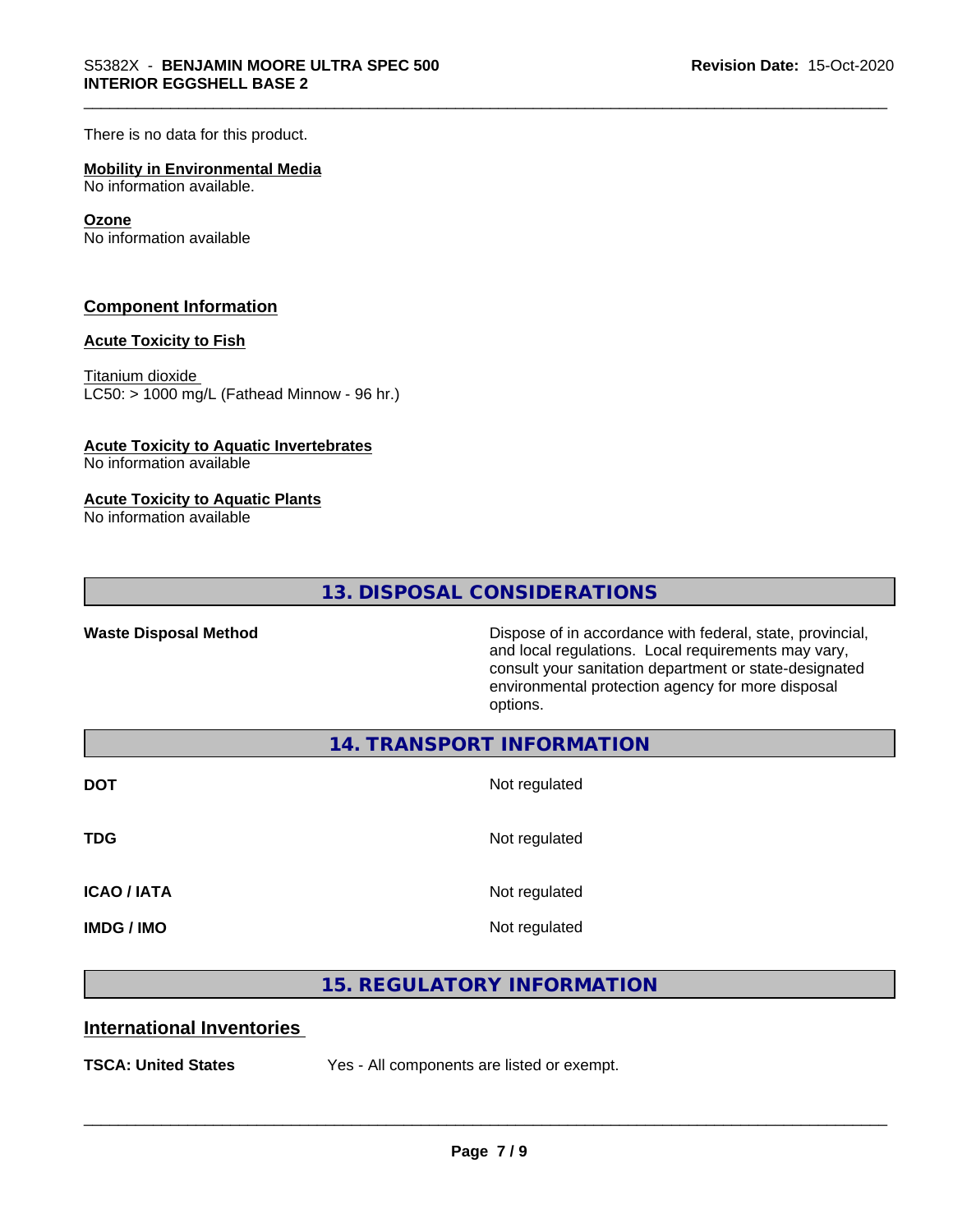**DSL: Canada** Yes - All components are listed or exempt.

# **Federal Regulations**

| SARA 311/312 hazardous categorization |    |  |
|---------------------------------------|----|--|
| Acute health hazard                   | Nο |  |
| <b>Chronic Health Hazard</b>          | No |  |
| Fire hazard                           | No |  |
| Sudden release of pressure hazard     | Nο |  |
| <b>Reactive Hazard</b>                | No |  |

# **SARA 313**

Section 313 of Title III of the Superfund Amendments and Reauthorization Act of 1986 (SARA). This product contains a chemical or chemicals which are subject to the reporting requirements of the Act and Title 40 of the Code of Federal Regulations, Part 372:

*None*

# **Clean Air Act,Section 112 Hazardous Air Pollutants (HAPs) (see 40 CFR 61)**

This product contains the following HAPs:

*None*

# **US State Regulations**

### **California Proposition 65**

**A WARNING:** Cancer and Reproductive Harm– www.P65warnings.ca.gov

#### **State Right-to-Know**

| Chemical<br>name     | - -<br>мю<br>aunuacua | <b>Jersev</b><br><b>Nev</b> | <b>\nsvlvania</b> |
|----------------------|-----------------------|-----------------------------|-------------------|
| dioxide<br>l itanıum |                       |                             |                   |
| Limestone            |                       |                             |                   |

**Legend**

X - Listed

# **National Pollutant Release Inventory (NPRI)**

#### **NPRI Parts 1- 4**

This product contains the following Parts 1-4 NPRI chemicals:

*None*

#### **NPRI Part 5**

This product contains the following NPRI Part 5 Chemicals:

*None*

#### **WHMIS Regulatory Status**